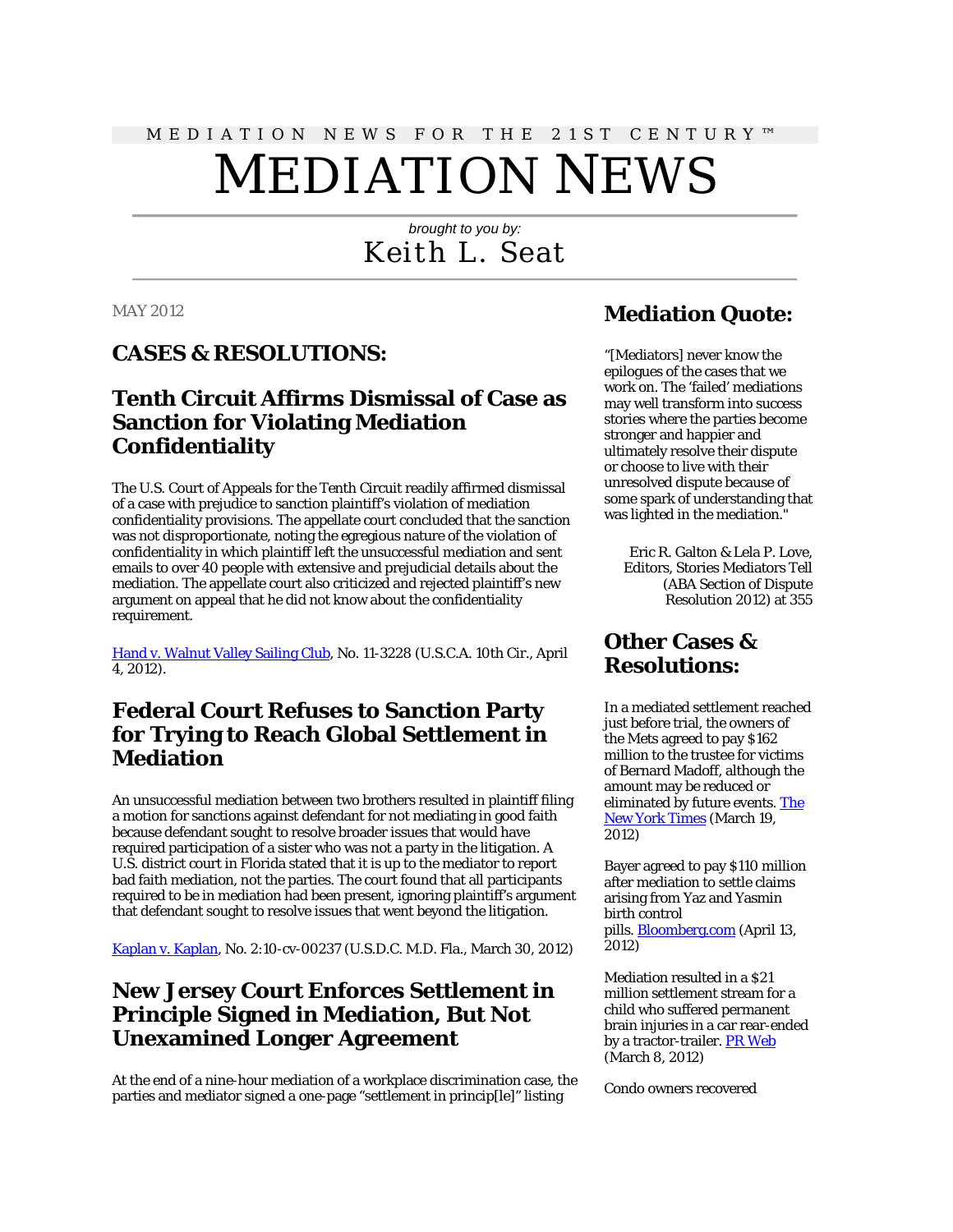key terms and stating that a full settlement agreement would be signed within a week. Plaintiff later refused to sign a detailed 11-page agreement, claiming that no settlement had been reached and that she only signed the one-page agreement because she was told it was a confidentiality agreement. The trial court upheld the one-page agreement and required plaintiff to sign the longer agreement. A New Jersey appellate court agreed that the one-page agreement was enforceable, as it was clear that it covered more than confidentiality, so there was no fraudulent inducement. However, the appellate court rejected the trial court's conclusion that plaintiff must then sign the 11-page agreement, as there was no review to ensure that it did not go beyond fleshing out the terms of the one-page settlement agreement.

[Williamson v. Boehringer-Ingelheim Pharmaceuticals, Inc.,](http://scholar.google.com/scholar_case?case=12548501764804640308&hl=en&lr=lang_en&as_sdt=2,9&as_vis=1&oi=scholaralrt) No. A-6291- 10T1 (N.J. App., March 12, 2012)

## **Court's Disposition Final, Despite Tentative Settlement**

Mediation resulted in a tentative settlement agreement that needed approval of the city's board of selectmen, but before the board acted the court ruled for the city on summary judgment, dismissing all claims. Plaintiffs sought to vacate the court's order and enforce the settlement agreement, but the court concluded that the settlement was never finalized because the requirement of board approval had not been met and bad faith delay was not established. The court also rejected plaintiffs' other arguments, including an assertion of excusable neglect by plaintiffs' counsel in failing to inform the court of the settlement discussions, which the court agreed would have likely delayed its summary judgment ruling.

[Bliss v. Fisher,](http://scholar.google.com/scholar_case?case=17804537901901881007&hl=en&lr=lang_en&as_sdt=2,9&as_vis=1&oi=scholaralrt) No. 10-10252 (U.S.D.C. D. Mass., April 5, 2012)

#### **Other Notable or High Profile Proceedings**

- A federal judge in the BP gulf oil spill case has named a mediator to focus on resolving seafood claims for which \$2.3 billion has been set aside in the proposed class action settlement. The seafood claims cover commercial fishing and oyster leaseholders and harvesters, but not the processing or sale of seafood. This is the only portion of the settlement that is capped, with the overall settlement estimated to be about \$7.8 billion[. Nola.com](http://www.nola.com/news/gulf-oil-spill/index.ssf/2012/03/court_mediator_appointed_to_ha.html) (March 9, 2012)
- Settlement of a consolidated class action securities case was approved by the federal court in part because it had been successfully mediated with no evidence of anything but genuine arms-length negotiation[. In re Apollo Group, Inc.,](http://scholar.google.com/scholar_case?case=9633220345413262993&hl=en&lr=lang_en&as_sdt=2,9&as_vis=1&oi=scholaralrt) Master File No. CV 04-2147 (U.S.D.C. D. Ariz., April 20, 2012)

#### **NEWS & INITIATIVES:**

#### **Maryland Expands Mediation**

\$650,000 through mediation for faulty construction only seven months after initiating litigation from insurance which could have been exhausted by another pending case[. MarketWatch](http://www.marketwatch.com/story/mission-district-condo-owners-recover-650000-for-faulty-construction-in-less-than-one-year-from-the-date-of-filing-a-lawsuit-2012-04-18) (April 18, 2012) A company trying to build a nuclear power plant in Idaho agreed in mediation to pay \$450,000 to a group of upset investors. [The Republic](http://www.therepublic.com/view/story/4e22663f7a9f46989b58d34ddc5236cd/ID--Nuclear-Project-Lawsuit-Mediation/) (April 9, 2012)

Mediation resulted in resolution of defamation claims against ABC for portrayal of the husband of Ita Buttrose deserting his family in the mini-series *Paper Giants: The Birth of Cleo*[. SMH.com.au](http://www.smh.com.au/entertainment/tv-and-radio/tv-show-lawsuit-settled-privately-20120424-1xjfg.html) (April 25, 2012)

A slander lawsuit by Titan America against two local residents relating to permits to build a cement plant has been resolved in mediation. [Star News](http://www.starnewsonline.com/article/20120404/ARTICLES/120409876/-1/news38?p=3&tc=pg)  [Online](http://www.starnewsonline.com/article/20120404/ARTICLES/120409876/-1/news38?p=3&tc=pg) (April 4, 2012)

Former partners of a failed law firm are participating in mediation of a £21 million dispute over the firm's former offices[. MenMedia.co.uk](http://menmedia.co.uk/manchestereveningnews/news/business/professionals/s/1491668_former-halliwells-partners-in-21m-mediation-talks) (April 19, 2012)

Three rice farmers have asked for mediation of their claims of ¥3.4 billion for field decontamination and other losses from the Fukushima nuclear disaster. [The](http://mainichi.jp/english/english/newsselect/news/20120421p2a00m0na007000c.html)  [Mainichi](http://mainichi.jp/english/english/newsselect/news/20120421p2a00m0na007000c.html) (April 21, 2012)

A federal judge has ordered Space Coast Credit Union, five banks and two rating agencies to mediate their mortgage securities dispute[. Credit Union Times](http://www.cutimes.com/2012/03/30/space-coast-wall-street-banks-ordered-to-attend-me?ref=hp) (March 30, 2012)

Reality TV personality Khloe Kardashian has been ordered into mediation by a judge to try to resolve claims from a bar fight in 2009. **KSN.com** (March 5, 2012)

In a third attempt to mediate the distribution of nearly \$9 billion in assets of bankrupt Nortel Networks, Ontario's chief justice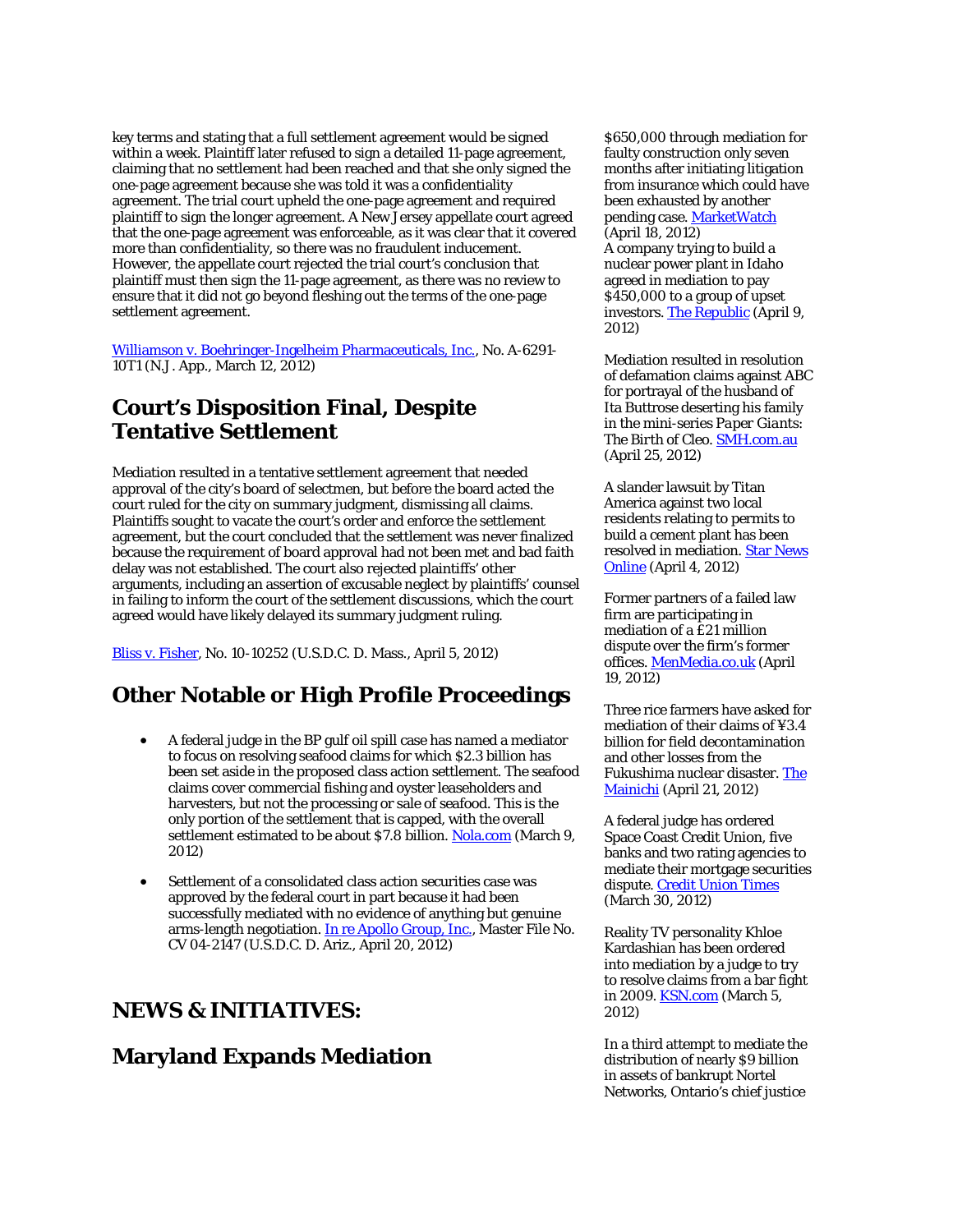# **Confidentiality Coverage**

Maryland has enacted the Maryland Mediation Confidentiality Act, S.B. 856, to provide for the confidentiality of mediation in matters beyond those already covered by law. The mediation confidentiality provided in the new act generally parallels existing statutory provisions applicable to cases referred to mediation by the Maryland circuit courts. However, the new legislation applies only if the mediator confirms in writing that he or she will abide by the Maryland Standard of Conduct for Mediators and only if the parties either agree to confidentiality or are required to mediate. The legislation does not apply to collective bargaining disputes or other listed exceptions. In addition, confidentiality does not apply to signed agreements reached in mediation by the parties and disclosures needed to prevent bodily harm, assert or defend against professional misconduct, or prevent an injustice a court determines would outweigh the integrity of mediation proceedings. The legislation takes effect on October 1.

[Maryland Mediation Confidentiality Act](http://mlis.state.md.us/2012rs/bills/sb/sb0856e.pdf) (May 2, 2012)

# **California Legislation Would Add Legal Malpractice Exception to Strict Mediation Confidentiality Statute**

Legislation has been introduced in California to provide a narrow exception to the state's strict mediation confidentiality statute so that clients may use communications with their own attorneys during mediation if needed to assert claims of professional negligence or misconduct against their counsel in later proceedings. This legislation follows the January 2011 decision by the California Supreme Court i[n Cassel v. Superior Court,](http://www.courtinfo.ca.gov/opinions/documents/S178914.PDF) which rejected the Court of Appeal's creation of a judicial exception to the confidentiality statute, and prevented a party from using his private communications with his attorneys before and during a mediation in a later action for legal malpractice. The Court relied on the plain language of the statue and stated that any exception must come from the legislature.

[California Assembly Bill No. 2025](http://www.leginfo.ca.gov/pub/11-12/bill/asm/ab_2001-2050/ab_2025_bill_20120223_introduced.pdf) (February 23, 2012)

## **Ninth Circuit Boosts Use of Mediation in Lower Courts through "Resolution Roundup"**

The Alternative Dispute Resolution Committee of the U.S. Court of Appeals for the Ninth Circuit is seeking to increase mediation in federal district and bankruptcy courts with heavy caseloads through a week-long "Resolution Roundup" to clear backlogs. The U.S. District and Bankruptcy Court in Idaho is the first to participate in the program, with 35 judges, law professors and other mediation experts volunteering their time to convene and mediate dozens of cases during the first week of April.

[Idaho Statesman](http://www.idahostatesman.com/2012/04/01/2059108/idaho-court-hosts-pro-bono-mediation.html) (April 1, 2012)[; Press Release of U.S. District Court of](http://www.google.com/url?sa=t&rct=j&q=&esrc=s&frm=1&source=web&cd=2&ved=0CGcQFjAB&url=http%3A%2F%2Fwww.hawleytroxell.com%2Fwp-content%2Fuploads%2F2012%2F03%2FPress-Release-and-Bios.pdf&ei=tTepT_bYFMb66QHrqbzaBA&usg=AFQjCNGsVVQC0-15Sh2A7gGZsSLE5m0P2w)  [Idaho](http://www.google.com/url?sa=t&rct=j&q=&esrc=s&frm=1&source=web&cd=2&ved=0CGcQFjAB&url=http%3A%2F%2Fwww.hawleytroxell.com%2Fwp-content%2Fuploads%2F2012%2F03%2FPress-Release-and-Bios.pdf&ei=tTepT_bYFMb66QHrqbzaBA&usg=AFQjCNGsVVQC0-15Sh2A7gGZsSLE5m0P2w) (March 21, 2012)

began the mediation with a warning on the high cost of failure in the highly complex cases involving companies in 20 countries. [CanadianBusiness.com](http://www.canadianbusiness.com/article/81036--mediation-starts-in-9-billion-nortel-bankruptcy-under-ontario-s-top-judge) (April 24, 2012)

#### **Check These Out:**

#### **Corporate Mediation Representation Service Launched**

A major multinational corporation has launched an onsite Mediation Representation service in Florida, offering to assist companies in obtaining the best outcomes in mediation by handling the "entire mediation process" and thus save in-house resources. The company, G4S Compliance & Investigations, states that it has mediation representatives located throughout Florida to handle matters such as workers' compensation, disability, property losses and liability, working with company attorneys and claim representatives. G4S plc is the largest employer listed on the London Stock Exchange, with 635,000 employees in 125 countries. [PR Web](http://www.prweb.com/releases/prweb2012/4/prweb9353532.htm) (April 3, 2012); [G4S Compliance &](http://www.g4s.us/investigations)  [Investigations](http://www.g4s.us/investigations)

#### **Contests and Awards Raise Profile of Mediation**

- The Professional Mediators' Association in the U.K. is seeking to enhance the profile of mediation with National Mediation Awards. Focusing on workplace mediation, the six award categories include inhouse mediation program of the year, inhouse mediator of the year, independent mediator of the year, and others. Nominations are due by July 31[. SourceWire](http://www.sourcewire.com/releases/rel_display.php?relid=71350) (April 17, 2012)
- Winners have been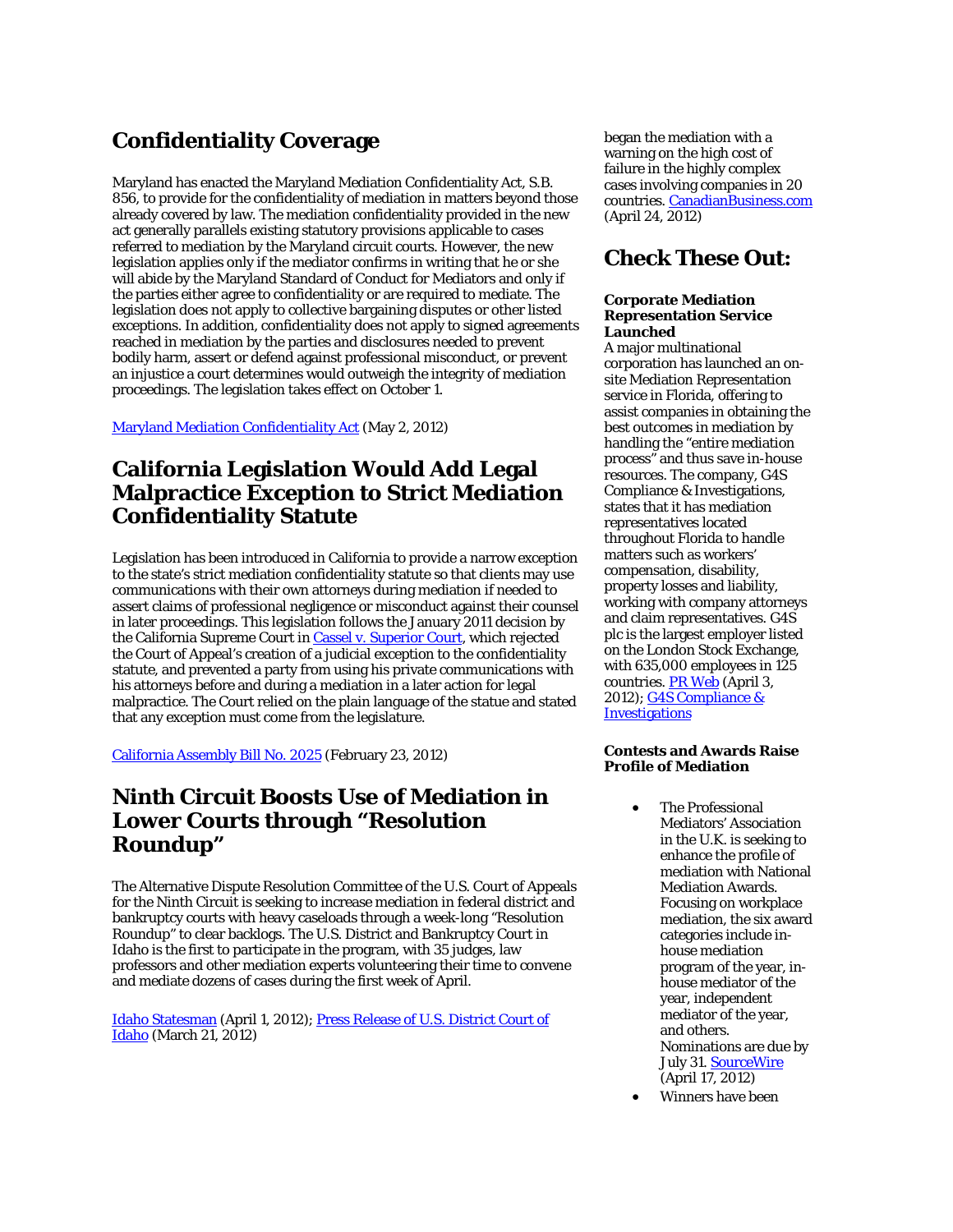# **Texas Rule Changes May Impact Mediation**

Texas legislation enacted last fall requires the Texas Supreme Court to provide ways to expedite litigation in civil cases up to \$100,000. A task force working with the issue has proposed that the expedited processes be voluntary, and that parties who choose the expedited processes must not be required by the courts to engage in alternative dispute resolution, unless the parties have agreed to ADR or are required to participate in ADR by contract.

[Karl Bayer](http://www.karlbayer.com/blog/guest-post-texas-loser-pays-rules-may-exclude-mediation-in-some-small-cases-but-overall-impact-muted/) (March 5, 2012); [Expedited Actions Final Task Force Report](http://iaals.du.edu/images/wygwam/documents/publications/SCAC_Expedited_Actions_Final_Task_Force_Report.pdf) (January 25, 2012)

## **Canada Allows Banks to Use Private Mediators in Client Disputes**

Canada has decided against forcing banks to use the Ombudsman for Banking Services and Investments (OBSI) and will provide new regulations permitting them to hire private mediators to resolve client disputes. OBSI was created in 1996 to handle complaints against banks and since 2002 has also been responsible for resolving investment complaints; investment dealers are still required to use OBSI. The issue arose after Canada's two largest banks, the Royal Bank of Canada and Toronto-Dominion Bank, withdrew from OBSI in favor of private mediation and other banks were expected to follow. However, some consumer advocate groups and regulators are concerned that if banks hire private mediators the independence of the mediators could be compromised.

[Financial Post](http://business.financialpost.com/2012/04/30/ottawa-to-set-new-rules-for-bank-mediators/) (April 30, 2012)

# **World Intellectual Property Organization Expands Mediation Programs**

The World Intellectual Property Organization (WIPO) continues to expand specialized mediation programs, while dealing with increasing numbers of domain name disputes. WIPO's Arbitration and Mediation Center had over 2,700 cybersquatting cases in 2011 – a record high – and is preparing measures to preemptively address disputes when ICANN expands the number of new generic Top Level Domains this year. The domain name disputes involved parties from 110 countries, WIPO panelists from 49 countries, and resolutions in 13 languages. In addition, WIPO is helping parties resolve disputes from R&D collaboration and technology transfers, working with the Association of University Technology Managers; established procedures to mediate disputes filed with the Intellectual Property Office of Singapore; developed a special mediation process with the International Council of Museums for art and cultural heritage disputes; and is the administrator for mediations relating to material transfers under the International Treaty on Plant Genetic Resources for Food and Agriculture.

[AG-IP-News](http://www.ag-ip-news.com/news.aspx?id=28077&lang=en) (March 6, 2012)

# **Internet IP Mediation Handbook**

announced in an essay competition for law and management students in India on the theme of how mediation can benefit the business community. The top winners will receive cash prizes and publication of their essays in the Alternative Dispute Resolution Law Review[. Bar & Bench](http://barandbench.com/brief/9/2221/bridge-mediation-essay-competition-announces-winners-all-winning-essays-to-feature-in-adr-law-review-magazine)  [News Network](http://barandbench.com/brief/9/2221/bridge-mediation-essay-competition-announces-winners-all-winning-essays-to-feature-in-adr-law-review-magazine) (April 3, 2012); [Bar & Bench](http://barandbench.com/brief/9/2021/bridge-mediation-and-adrlr-launch-essay-competition-on-mediation-entries-to-be-submitted-by-march-5-2012)  [News Network](http://barandbench.com/brief/9/2021/bridge-mediation-and-adrlr-launch-essay-competition-on-mediation-entries-to-be-submitted-by-march-5-2012) (February 2, 2012)

- The Center for Civic Mediation's 2012 Louis M. Brown Conflict Prevention Award was presented to California Western School of Law's advanced mediation program for its contribution to a more just and peaceful society. **San Diego** [Source](http://www.sddt.com/News/article.cfm?SourceCode=20120424tjb) (April 24, 2012) (Limited Access)
- The International Academy for Dispute Resolution Mediation Tournament was held at Loyola University in March with 46 teams from around the world, including the U.S., Canada, U.K., Germany and India. Liverpool [John Moores University](http://ljmu.ac.uk/NewsUpdate/index_123011.htm) (April 17, 2012)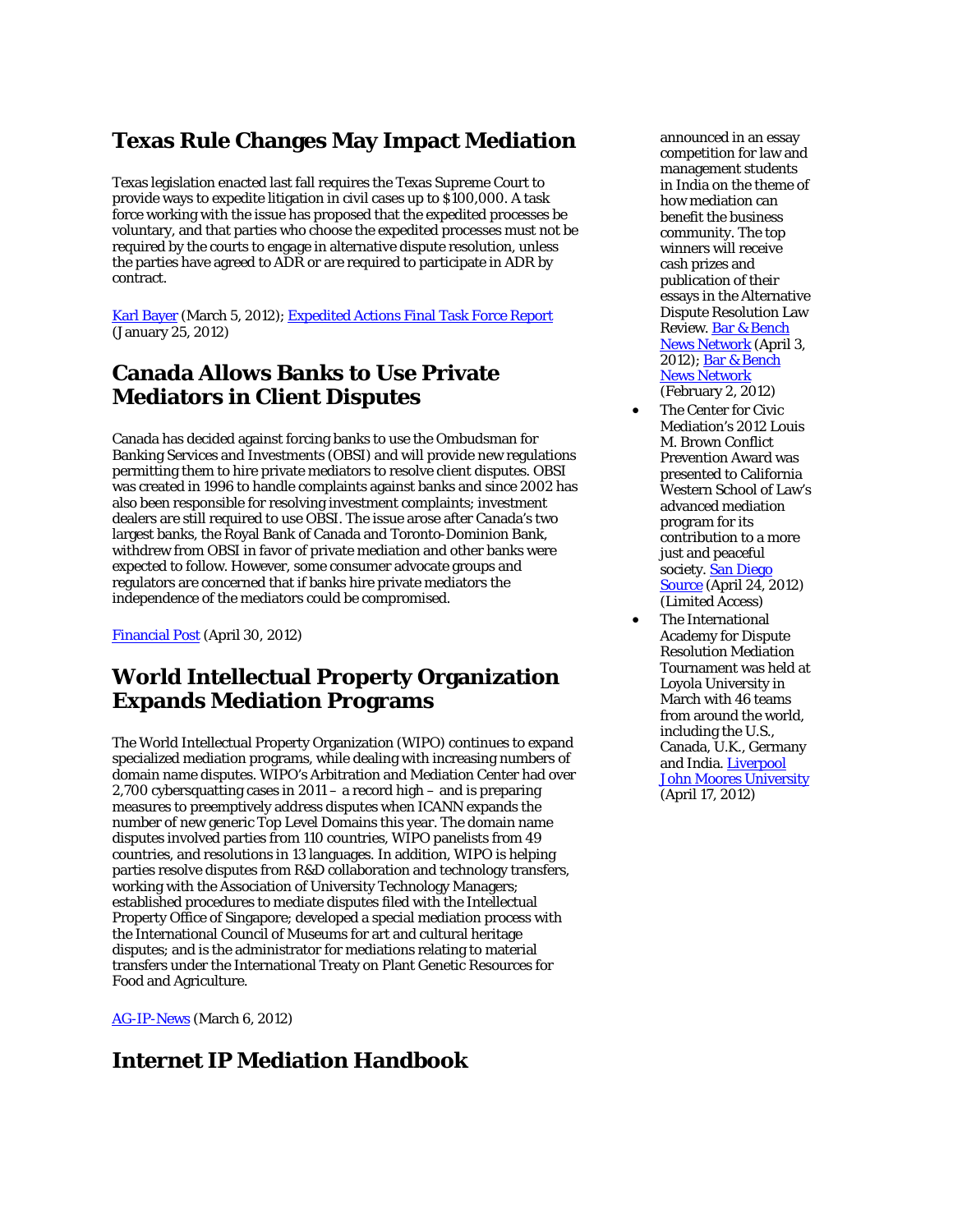# **Developed in China**

The Mediation Center of the Internet Society of China has prepared the Internet Intellectual Property Disputes Mediation Handbook with the assistance of Beijing Higher People's Court and other People's Courts. The Handbook took effect on February 1 and focuses on online mediation of IP disputes, mediation of court-referred cases, and other areas.

[China Daily](http://www.chinadaily.com.cn/m/xinjiang/urumqi_toutunhe/2012-03/14/content_14832873.htm) (March 14, 2012)[; Research Paper Download Center](http://eng.hi138.com/?i375633_Internet-Intellectual-Property-Dispute-Resolution-Manual-published)

# **China's Med-Arb Approach Spreading in Pacific Region**

China has been using a blended dispute resolution process in which disputes in arbitration may be sent to mediation and, if not resolved, are returned for a final arbitration decision. The success rate in mediation has been rising in China in recent decades, which has attracted interest in Australia and other Pacific nations that are moving toward the Chinese model. A primary concern is having a single neutral handle both the mediation and the arbitration in a case, so some countries require separate mediators and arbitrators.

[Arbitration.com](http://www.arbitration.com/articledetail.aspx/article/chinas-commercial-arbitration-and-mediation-model-gaining-prestige) (March 23, 2012)

# **U.K. Criticizes E.C. Proposals for Dispute Resolution for Consumers**

The U.K. Office of Fair Trading (OFT) has criticized the European Commission's proposal for online dispute resolution of consumer disputes and proposed Directive on alternative dispute resolution for consumer disputes. The OFT supports the goal of increasing ADR for consumers, but urges mandatory use of ADR in many consumer cases, so that companies don't simply refuse to participate.

[Shoo Smiths.co.uk](http://www.shoosmiths.co.uk/news/4103.asp) (April 2, 2012)

# **Isle of Man Promoting Workplace Mediation**

The Department of Health and the Department of Social Care of the Isle of Man have launched an internal mediation service called Mediators for Health to help resolve workplace disputes. Fifteen staff members from the two departments have received mediation training; an awareness campaign is accompanying the launch of the mediation program.

[Isle of Man.com](http://www.isleofman.com/News/article.aspx?article=44079) (March 16, 2012)

# **Other International Mediation Developments**

• Mediation services are being expanded in **Guyana** with a new mediation center being constructed in New Amsterdam for \$25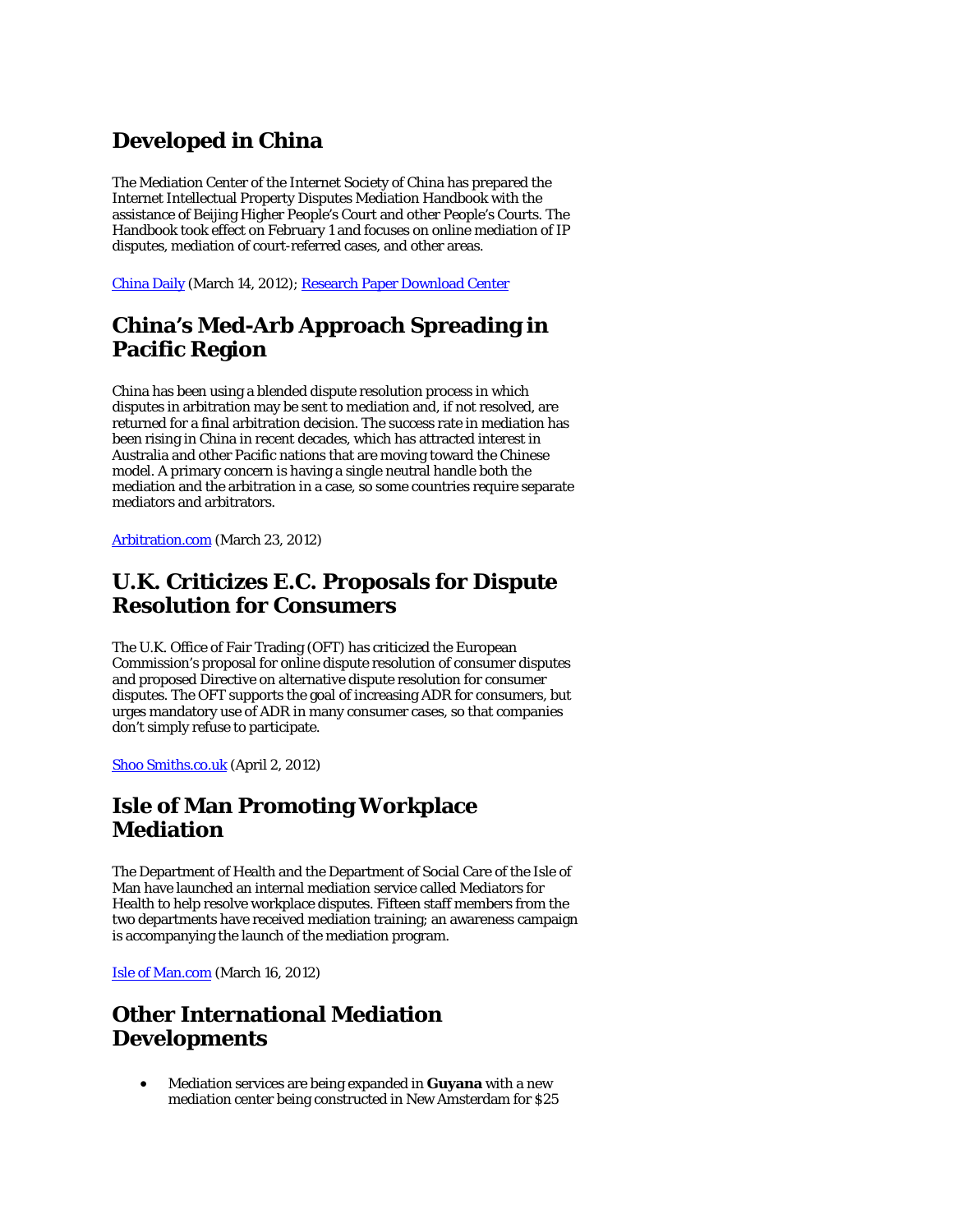million. [Demerara Waves](http://www.demerarawaves.com/index.php/201204133644/Latest/dpp-chambers-has-lost-its-way-apnus-williams.html) (April 13, 2012)

- **Antigua and Barbuda** suggested to the U.S. that mediation may help resolve their ongoing dispute over Internet gaming. Antigua [Observer Newspaper](http://www.antiguaobserver.com/?p=74170) (April 21, 2012)
- A draft mediation bill in **Ireland** has been publish by the Minister of Justice providing, among other things, for both lawyers and courts to suggest mediation to parties in civil disputes. [Irish](http://www.irishtimes.com/newspaper/ireland/2012/0302/1224312634859.html)  [Times.com](http://www.irishtimes.com/newspaper/ireland/2012/0302/1224312634859.html) (March 2, 2012)[; Draft Mediation Bill](http://www.inis.gov.ie/en/JELR/MedBillGSFinal.pdf/Files/MedBillGSFinal.pdf) (March 2012)
- Health experts suggest that a mediation system is needed in **Ireland** to reduce legal costs which consumed 40 percent of the €81 million spent on medical negligence and hospital errors in 2011. [Independent.ie](http://www.independent.ie/national-news/hospital-errors-cost-32m-in-legal-fees-3080824.html) (April 14, 2012)
- The **European Union** is investing millions in mediation and dispute resolution in the North Eastern area of **Ireland**. [Ballymena Times](http://www.ballymenatimes.com/news/local/4-1-million-of-peace-iii-funding-invested-in-the-north-eastern-area-1-3640231) (March 29, 2012)
- **Luxembourg** adopted legislation regarding mediation in civil and commercial matters in its New Code of Civil Procedure to comply with E.U. Directive 2008/52/EC. [Legal Knowledge Portal](http://legalknowledgeportal.com/2012/04/13/a-legal-basis-for-civil-and-commercial-mediation/) (April 13, 2012)
- **Germany** is seeking to resolve differences between the two branches of its legislature on the desirability of court-based mediation and related issues[. JAMS ADR Blog](http://jamsadrblog.com/2012/03/07/new-german-mediation-law%E2%80%A6sent-for-mediation/) (March 7, 2012)
- **Spain** adopted a new law on civil and commercial mediation. [Mediation World](http://www.mediationworld.net/spain/court_rules/full/231.html) (March 13, 2012)
- Plans are advancing in **Ghana** to establish a private ADR University to serve the African continent. **GhanaWeb** (April 23, 2012)
- The Central Bank of **Nigeria** is encouraging approval of legislation to create an Alternative Dispute Resolution Commission to regulate the practice and use of ADR in Nigeria. Nigeria's largest city is encouraging ADR through the Lagos Multi-Door Courthouse. [Micro Capital.org](http://www.microcapital.org/microcapital-brief-central-bank-of-nigeria-to-endorse-microfinance-development-fund-more-automated-teller-machines-atms-regulation-related-to-electronic-statements-dispute-resolution/) (April 1, 2012)[; The Nation](http://www.thenationonlineng.net/2011/index.php/law/39518-lagos-assembly-pledges-to-propagate-adr.html) (March 13, 2012)
- The head of **Angola** promulgated the Law on Property Mediation in April. [Angola Press](http://www.portalangop.co.ao/motix/en_us/noticias/politica/2012/3/17/President-promulgates-law-property-mediation,7aeab1f9-eb8b-4787-b3d3-416fc5a4c5b0.html) (April 27, 2012)
- New Court Rules on Mediation in **South Africa** make mediation compulsory in all civil and commercial litigation. [Cape Business](http://www.cbn.co.za/dailynews/6054.html)  [News](http://www.cbn.co.za/dailynews/6054.html) (March 5, 2012)
- The Cape Chamber of Commerce in **South Africa** is opening the African Commercial Dispute Settlement Centre for the benefit of organizations across the continent. [Cape Business News](http://www.cbn.co.za/dailynews/6054.html) (March 5, 2012)
- A leading law firm in **Lebanon** has launched a mediation department focusing on complex regional and international commercial disputes, one of the first in the country to offer such services. [Alem Website](http://www.alemlaw.com/index.php/arbitration-and-adr)
- The Justice Commission of the Parliament of **Turkey** approved mediation legislation that would suspend litigation for three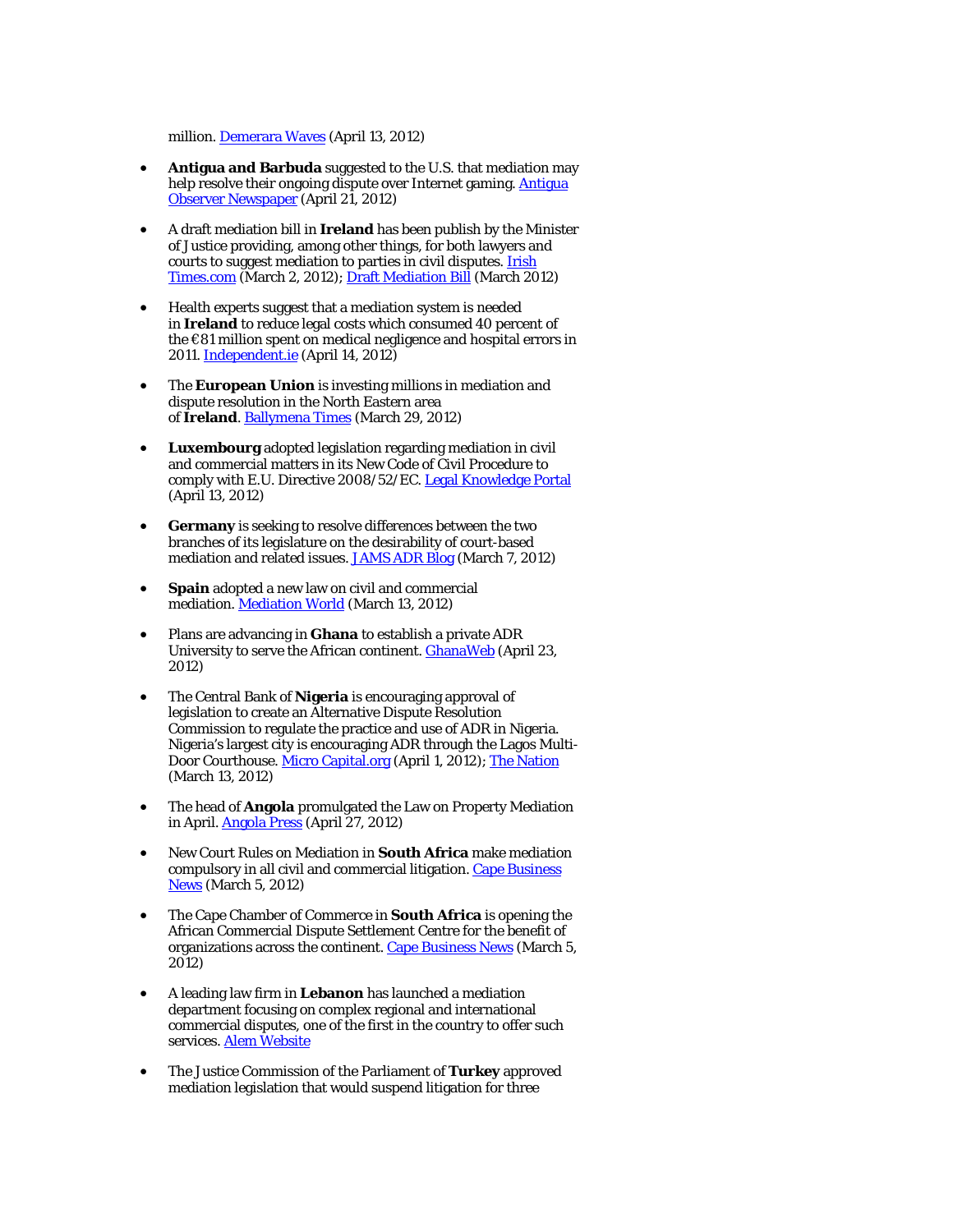months if parties go to mediation and would permit lawyers with at least five years of experience to apply to the Justice Ministry, train as mediators and become licensed, with the risk of imprisonment for mediators who violate privacy rules. Hurrivet [Daily News](http://www.hurriyetdailynews.com/mediation-bill-gets-approval.aspx?pageID=238&nID=19399&NewsCatID=338) (April 27, 2012)

- **Russia** plans to pattern its mediation procedures for business disputes on **Belarus**, where court mediation has reached a high point[. Russian Legal Information Agency](http://rapsinews.com/judicial_news/20120413/262801795.html) (April 13, 2012)
- **Nepal** is beginning a highway dispute mediation service to resolve highway closures caused by disputes. [The Himalayan Times](http://www.thehimalayantimes.com/fullNews.php?headline=Stage+set+for+highway+dispute+mediation+service+&NewsID=329260) (April 23, 2012)
- The National Board of Revenue of **Bangladesh** has launched an alternative dispute resolution process for customs-related disputes, aided by the International Finance Corporation. **BDNews24.com** (March 1, 2012)
- More than 80 percent of the medical disputes in Hainan Province, **China**, are settled by the Hainan People's Medical Dispute Mediation Committee, which receives 10 percent of the province-wide medical malpractice insurance policy premiums to which 270 hospitals have contributed. [China Daily.com.cn](http://www.chinadaily.com.cn/cndy/2012-04/10/content_15009050.htm) (April 10, 2012)
- Bank **Indonesia** plans to increase the maximum value of disputes that qualify for its mediation program in order to protect a wider range of clients. [The Jakarta Post](http://www.thejakartapost.com/news/2012/04/04/bi-mediate-larger-scale-banking-dispute.html) (April 4, 2012)

# **Update on Home Foreclosure Mediation**

- **Oregon** has enacted legislation to reform its foreclosure process and provide mandatory mediation for homeowners. The legislation ends the dual track in which foreclosure continued even while homeowners sought to negotiate alternatives. While Oregon joins 21 other states with foreclosure mediation programs, it is the first state in the country to require lenders to participate in mediation even before a borrower is in default, if the borrower seeks mediation before they fall behind. Experts are working out the details of the mediation program required by the legislation, which goes into effect on July 12, and are raising concerns about having enough housing counselors and mediators for the program. Salem-News.com (April 11, 2012); Statesman [Journal.com](http://www.statesmanjournal.com/article/20120319/NEWS/303190003/State-faces-challenges-creating-system-help-people-facing-foreclosure) (March 18, 2012)
- **Maryland** has enacted legislation to expand the state's foreclosure mediation program to include pre-foreclosure mediation, so that parties need not wait until the situation worsens in order to mediate. However, both borrower and lender must agree to pre-foreclosure mediation. Early mediation satisfies the program's mediation requirement, unless the parties agree otherwise[. Baltimore Sun.com](http://www.baltimoresun.com/business/real-estate/wonk/bal-wonk-new-laws-affecting-property-tax-credits-foreclosures-and-more-20120415,0,7852513.story?track=rss) (April 16, 2012); [HB 1374](http://mlis.state.md.us/2012rs/billfile/HB1374.htm)
- The **Nevada** Supreme Court affirmed the trial court's decision that a foreclosure mediation agreement signed by the parties was an enforceable settlement that could not be undermined by later assertions that the bank did not provide the documents required by statute and rule. Once the settlement agreement was signed, any issues of improper documentation were waived. [Jones v. Sun](http://scholar.google.com/scholar_case?case=2911337895506108560&hl=en&lr=lang_en&as_sdt=2,9&as_vis=1&oi=scholaralrt)